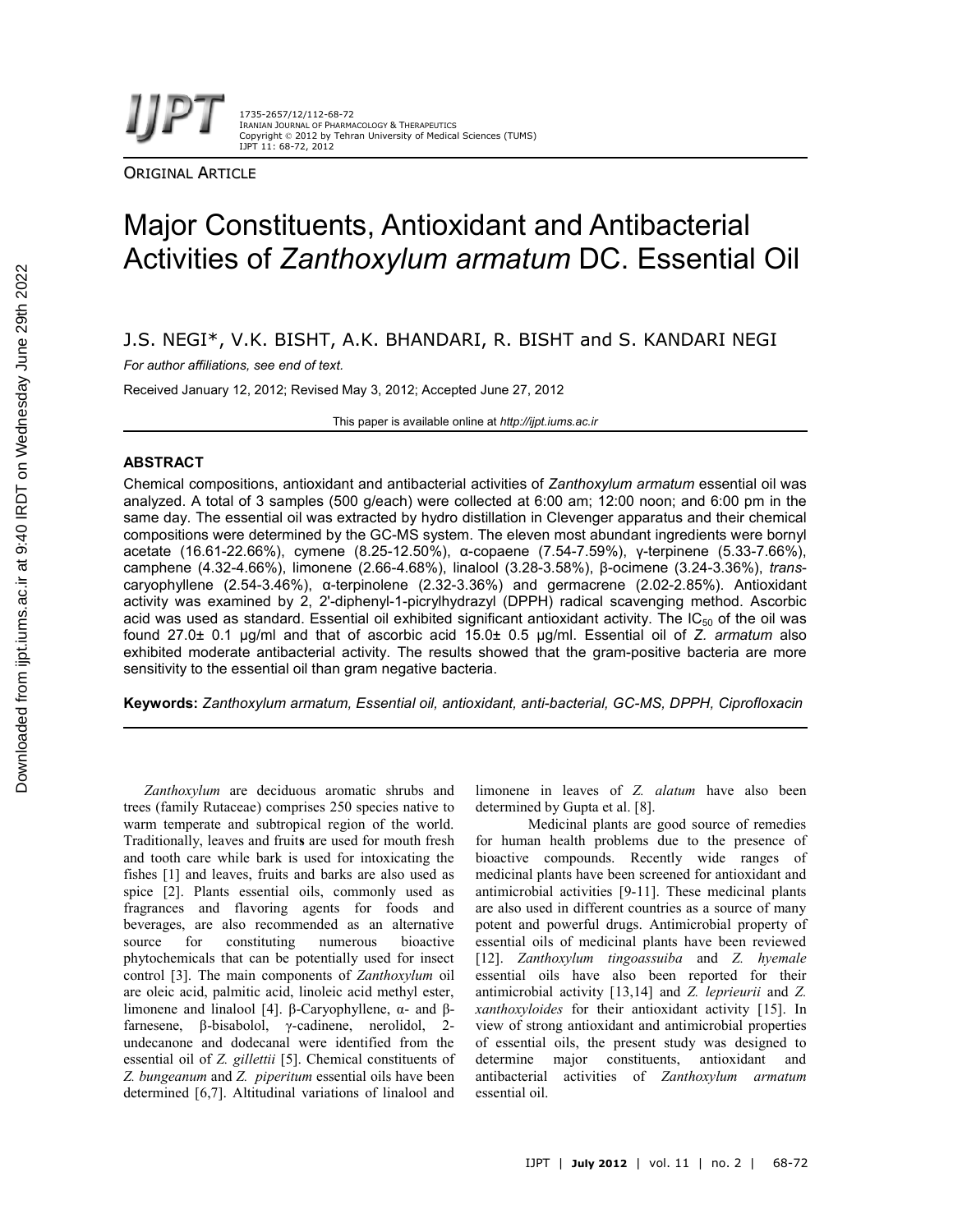#### **Chemistry and biological activity of** *Z. armatum* ijpt.iums.ac.ir | **69**

| <b>Table 1.</b> Chemical composition of essential oil of Z. armatum |  |
|---------------------------------------------------------------------|--|
|---------------------------------------------------------------------|--|

| <b>Constituents</b>        | 6 am  | 12 noon | 6 pm  | $Mean \pm SD$    |
|----------------------------|-------|---------|-------|------------------|
| Camphene                   | 4.59  | 4.66    | 4.32  | $4.52 \pm 0.14$  |
| $\gamma$ -Terpinene        | 5.38  | 5.33    | 7.66  | $6.12 \pm 1.08$  |
| Cymene                     | 8.25  | 8.35    | 12.50 | $9.70 \pm 1.98$  |
| Limonene                   | 3.26  | 2.66    | 4.68  | $3.53 \pm 0.84$  |
| $\beta$ -Ocimene           | 3.24  | 3.36    | 3.36  | $3.32 \pm 0.56$  |
| $\alpha$ -Terpinolene      | 2.32  | 2.32    | 3.36  | $2.66 \pm 0.49$  |
| Linalool                   | 3.28  | 3.28    | 3.58  | $3.38 \pm 0.14$  |
| Bornyl Acetate             | 17.82 | 16.61   | 22.66 | $19.03 \pm 2.61$ |
| <i>Trans-Caryophyllene</i> | 3.46  | 2.59    | 2.54  | $2.86 \pm 0.42$  |
| Germacrene                 | 2.02  | 2.53    | 2.85  | $2.46 \pm 0.34$  |
| $\alpha$ -Copaene          | 7.54  | 7.54    | 7.59  | $7.55 \pm 0.02$  |

#### **MATERIALS AND METHODS**

#### *Plant material and extraction of essential oil*

Leaves of *Z. armatum* were collected from Mandal forest of Uttarakhand, India. A total of 3 samples (500 g/each) were collected at 6:00 am; 12:00 noon; and 6:00 pm in a same day. The plant was authenticated through existing literature (herbarium No. GUH 3802). The fresh leaves of *Z. armatum* were cut into small pieces and subjected to hydro-distillation in a Clevenger apparatus (5 h). The pale yellow colored essential oils were collected, dried over anhydrous sodium sulphate and stored in a sealed glass vials at low temperature (0- 4°C) prior to analysis.

# *Gas chromatography-mass spectrometry (GC-MS) analysis*

Qualitative and quantitative analysis of extracted essential oils of *Z. armatum* were performed on Perkin-Elmer make Clarus-500 GC equipped with Perkin-Elmer-Clarus-500 MS and capillary column (60m×0.25mm, film thickness 0.25 μm). Injector and detector temperatures were 210°C and 280°C, respectively, while the helium was used as carrier gas. Oven temperature was held for 5 minutes at 50°C with 5 min solvent delay, then programmed at 3°C/min up to 220°C/min, and then maintained isothermally at 220°C for 20 min. GC-MS was operated in EI mode at 70 eV.

#### *Antioxidant activity*

DPPH radical scavenging activity of *Z. armatum* oil isolated from the sample collected at 6 pm (high yield) was determined according to the Zhishen et al. [16] and Brand-Williams [17] with slight modifications. The working solutions (1, 5, 10, 20, 50, 70, 100 µg/ml) of the *Z. armatum* oil were prepared in methanol. Ascorbic acid was used as standard in 1-100  $\mu$ g/ml. Briefly, 1 ml of DPPH (1, 1-diphenyl-2-picrylhydrazyl) solution (0.1 mM in methanol) was mixed with 3 ml of oil samples and standard solutions separately. The mixture was shaken and kept for 30 minutes at room temperature. The decrease of solution absorbance due to proton donating activity of components of oil was determined at 517 nm using Elico SL-159 UV-Vis spectrophotometer. Lower absorbance of the reaction mixture indicated higher free radical scavenging activity. DPPH (3 ml of 0.1 mM) and methanol (1 ml) was used as blank. The DPPH radical scavenging activity was calculated using the following formula:

DPPH Radical Scavenging Activity  $(\%$  inhibition) =  $[(A_0-A_1/A_0) \times 100]$ , where  $A_0$  is the absorbance of the blank, and  $A_1$  is the absorbance of oil mixed with DPPH. IC<sub>50</sub> values were measured from  $\%$  inhibition versus concentration graph.

## *Antibacterial activity*

Antibacterial activity of *Z. armatum* oil isolated from the sample collected at 6 pm (high yield) was determined by well diffusion method described according to Cutler and Wilson [18] and Gupta et al. [19] with slight modifications. Bacterial cultures of *Streptococcus faecalis, Staphylococcus aureus, Proteus vulgaris* and *Klebsiella pneumoniae* were obtained from Department of Microbiology, HNB Garhwal University and used for antibacterial test organism. The bacteria were maintained on nutrient broth at 37°C. The gram positive (*Streptococcus faecalis* and *Staphylococcus aureus*) and gram negative (*Proteus vulgaris* and *Klebsiella pneumoniae*) bacteria were precultured in nutrient broth overnight in incubator. The stock culture suspensions were diluted with sterile Saline water. The Petri dishes were flooded with Mueller Hinton Agar and after solidification of agar 0.1 ml of diluted inoculums were spread over Mueller Hinton Agar in the dishes using sterile L spreader to achieve confluent growth. Six millimeter diameter wells were cut from the agar using a sterile cork borer, and 10 µl of the essential oil was delivered into the wells. Ciprofloxacin (5 µg/well) was used as standard. The antibacterial assay plates were incubated at 37°C for 24 h. The diameters of the zone of inhibition (ZoI) were measured in mm.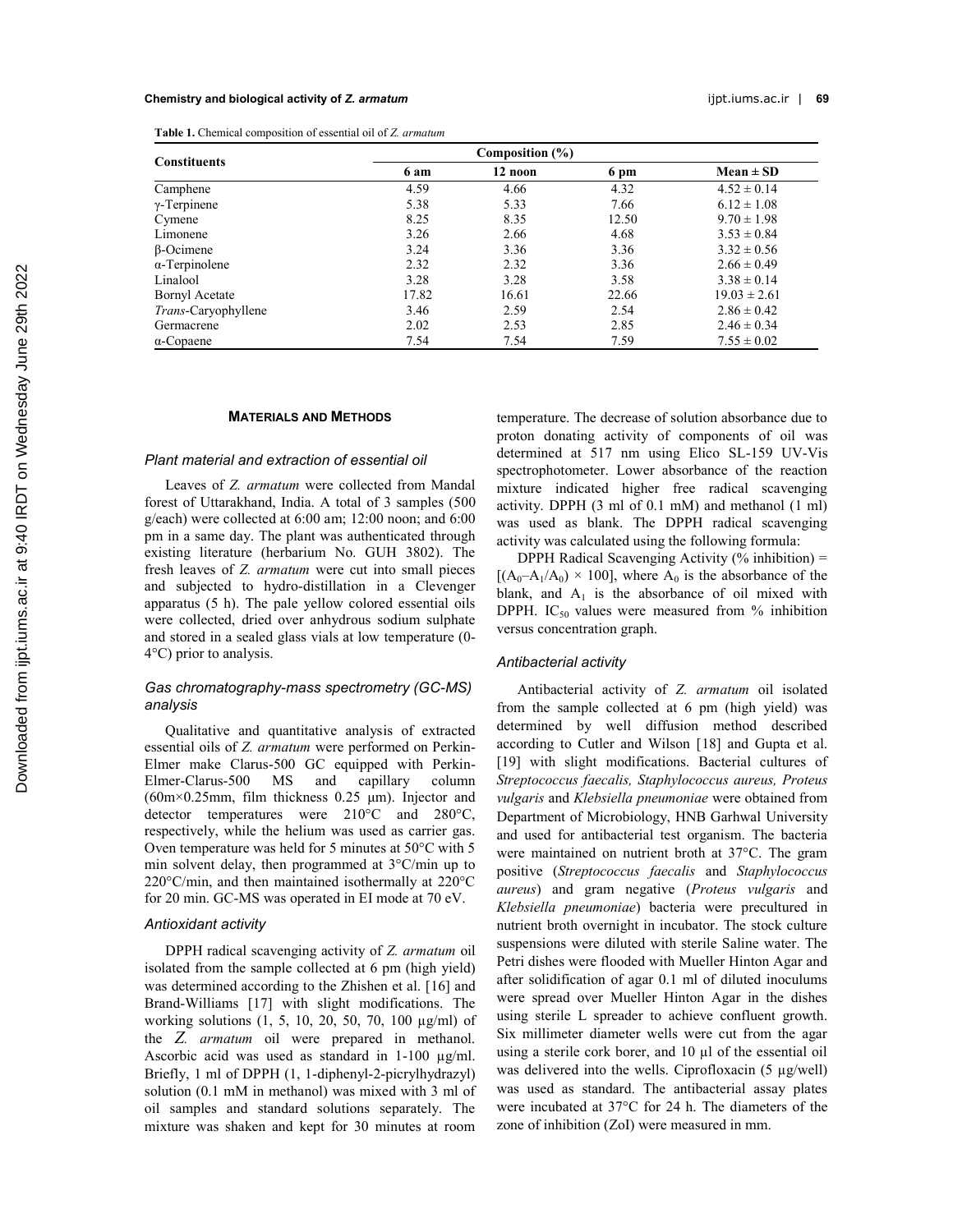| <b>Species</b>         | <b>Plant</b><br>part   | $\gamma-$<br><b>Terpinene</b> | Limonene        | ß-                       | $\alpha$ -<br><b>Ocimene Terpinolene</b> | Linalool    | <b>Bornyl</b><br>Acetate     | Trans-<br>Caryophyllene | Germa-<br>crene |
|------------------------|------------------------|-------------------------------|-----------------|--------------------------|------------------------------------------|-------------|------------------------------|-------------------------|-----------------|
| Z. armatum             | Seeds <sup>[21]</sup>  |                               | 19.8            |                          |                                          | 57.00       | ۰                            |                         |                 |
|                        | Leaves <sup>[8]</sup>  | $\blacksquare$                | 1.59-2.76       | $\overline{\phantom{0}}$ | ٠                                        | 34.06-35.57 | ۰                            |                         |                 |
| Z. bungeanum           | $Fruits^{[22]}$        | 7.30                          |                 | 1.10                     |                                          | 3.70        | 0.30                         | 0.60                    |                 |
|                        | Fruits <sup>[38]</sup> | $\overline{\phantom{a}}$      | 12.00           |                          |                                          | 13.00       | $\overline{\phantom{0}}$     |                         |                 |
|                        | Fruits <sup>[28]</sup> | $\blacksquare$                | 21.00           | $\overline{\phantom{0}}$ |                                          |             | $\qquad \qquad \blacksquare$ |                         |                 |
| Z.<br>acanthopodium    | Leaves <sup>[23]</sup> | 0.40                          | 14.80-<br>18.30 |                          | 0.30                                     | 0.80        | 0.10                         | $2.2 - 2.6$             | 0.6             |
| Z. rhoifolium          | Leaves <sup>[39]</sup> |                               |                 |                          |                                          |             | ۰                            | 34.00                   |                 |
|                        | $Fruits^{[39]}$        | $\overline{\phantom{a}}$      |                 | -                        |                                          | 15.00       | $\overline{\phantom{0}}$     |                         |                 |
|                        | Fruits <sup>[29]</sup> | $\blacksquare$                | 31.09           | $\overline{\phantom{0}}$ |                                          |             | $\qquad \qquad \blacksquare$ |                         |                 |
| Z. limonella           | Fruits <sup>[30]</sup> | 6.60                          | 12.90           |                          |                                          |             |                              |                         |                 |
|                        | Leaves <sup>[30]</sup> | $\blacksquare$                | 33.10           | 6.20                     |                                          | 23.30       | $\overline{\phantom{0}}$     |                         |                 |
| Z. schinifolium        | Fruits <sup>[38]</sup> | $\blacksquare$                | 14.00           |                          |                                          | 29.00       | $\overline{\phantom{0}}$     |                         |                 |
| Zanthoxylum<br>species | Leaves <sup>[27]</sup> | ٠                             | 12.00           |                          |                                          | 13.00       |                              |                         |                 |

**Table 2.** Comparative accounts of major constituents (%) of *Zanthoxylum* oil

#### **RESULTS AND DISCUSSION**

#### *Chemical composition of essential oil*

The hydro-distillation of *Z. armatum* yielded pale yellow colored oil (yielded~0.088%-0.176%, w/v). The individual constituents separated by gas chromatography were identified by comparing their MS with those of standard NIST (National Institute of Standards and Technology, U.S. Department of Commerce) and Wiley (John Wiley & Sons Ltd) libraries. Upon GC-MS analysis, the hydro-distilled oils were found to contain forty two constituents eluted between 18 and 65 min. Among detected constituents eleven are found to be major constituents, which are mainly comprised of mono and sesquiterpenoids (Table 1). Comparative accounts of major constituents of *Zanthoxylum* oils are summarized in Table 2. The lowest yield (0.088%) was recorded for the sample harvested at 12:00 noon, and the highest  $(0.176\%)$  was obtained at 6.00 pm. Thus it can be perceived that to obtain the highest essential oils yield, the collection must be comprehended near about 6.00 pm. Variation in the aerial part and seed essential oil yield of the genus *Zanthoxylum* were observed 0.12-0.42% [20] and 1.3- 1.36%, respectively. In many other reports [21,22] 0.019% and 0.017% dry weight essential oil was also recorded in *Z. acanthopodium* leaves collected in summer and winter, respectively [23]. Quantitative differences can be observed, when a comparison is made between the different daytime collections.

The major constituents were found in the range 2.02-22.66%. Among these, bornyl acetate was the major component (16.61-22.66%) followed by cymene (8.25-12.50%), α-copaene (7.54-7.59%), γ-terpinene (5.33-7.66%), limonene (2.66-4.68%), camphene (4.32- 4.66%), linalool (3.28-3.58%), β-ocimene (3.24-3.36%), *trans*-caryophyllene (2.54-3.46%), α-terpinolene (2.32- 3.36%) and germacrene (2.02-2.85%). Bornyl acetate was identified as the main constituent, which was found with the concentration of 22.66% at 6:00 pm, 17.82% at 6:00 am and 16.61% at 12 noon. And germacrene was present at the lowest concentration of 2.02% at 6:00 am, 2.53% at 12 noon and 2.85% at 6.00 pm. The mean values of % composition of three collections are presented in Table 1. Bisht and Chanotiya [24] analyzed the essential oil of *Z. armatum* leaf by capillary gas chromatography (GC-FID) and gas chromatographymass spectrometry (GC-MS) and found 2-undecanone as main component followed by 2-tridecanone. Although linalool and limonene were also reported as dominant content in several other studies on *Z. armatum* oil [21,25]. There are number of reports [26,27] on the essential oil analysis of *Zanthoxylum.* One study showed that linalyl acetate, linalool and limonene were major components in the essential oil of *Zanthoxylum* [26]. GC-FID and GC-MS analysis of the essential oil of *Z. schinifolium* and *Z. bungeanum* showed that limonene was the main component, followed by 4 terpineol, γ-terpinene, α-terpineol acetate, β-pinene, αterpineol and β-linalool [28]. Itthipanichpong et al. [29] had also reported limonene, terpin-4-ol and sabinene as major components of essential oil of *Z. limonella* Alston. Another study showed that major components in the fruit oil were linalool, limonene, aterpineot,  $\alpha$ pinene, γ-terpinene, *cis*-β-ocimene, terpinen-4-ol and isomenthone, while in leaf oil, the predominant was limonene, followed by geraniol, carvone, 7-hydroxy-3,7dimethyloctanal, geranial and nerol [30]. Our results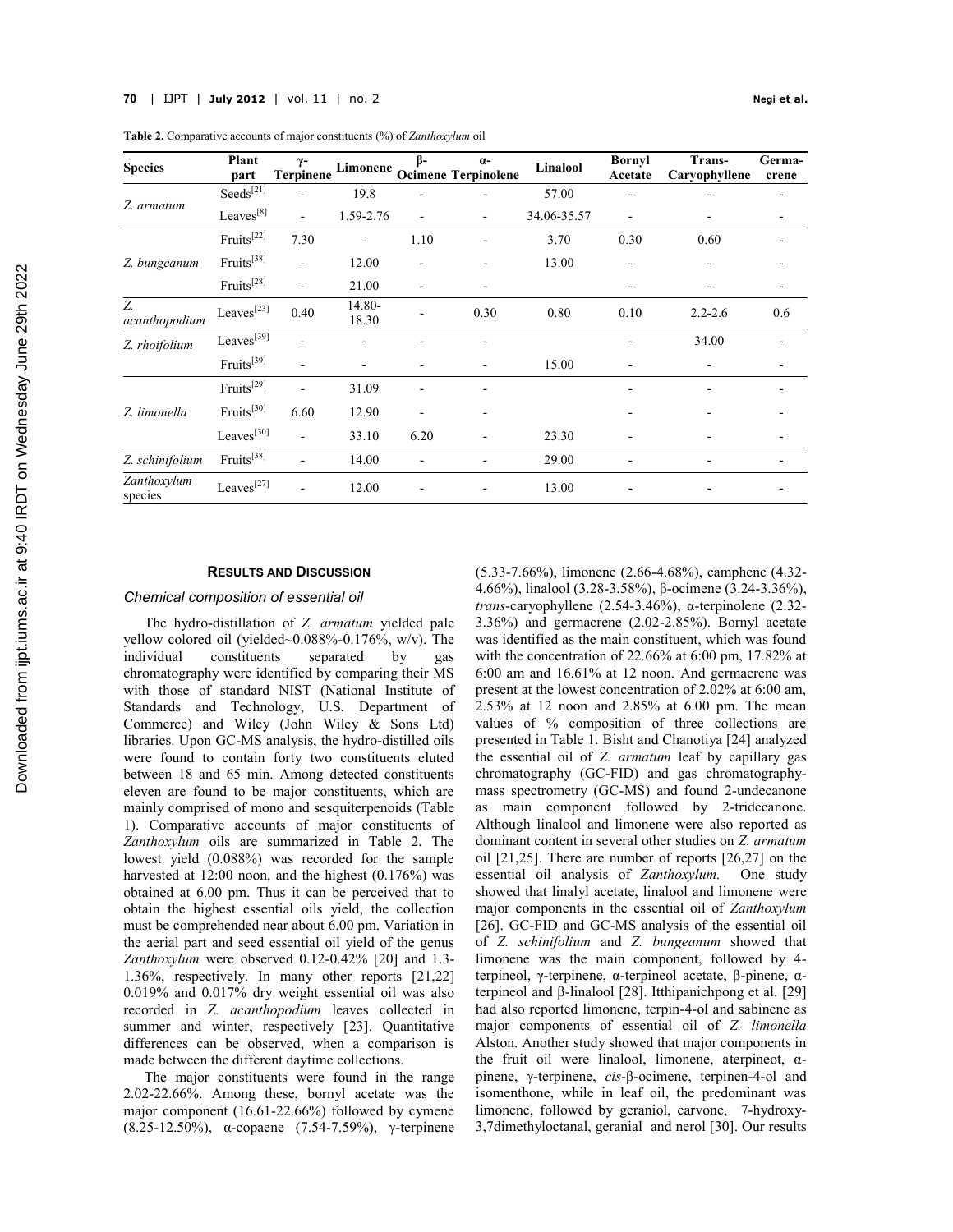#### **Chemistry and biological activity of** *Z. armatum* ijpt.iums.ac.ir | **71**

**Table 3.** Antibacterial activity of essential oil of *Z. armatum*

|                        | Zone of inhibition (mm)     |                                |  |  |
|------------------------|-----------------------------|--------------------------------|--|--|
| <b>Test organism</b>   | Z. armatum oil (10 mg/well) | Ciprofloxacin $(5 \mu g/well)$ |  |  |
| Streptococcus faecalis |                             | 38                             |  |  |
| Staphylococcus aureus  |                             | 33                             |  |  |
| Proteus vulgaris       | 10                          | 29                             |  |  |
| Klebsiella pneumoniae  |                             | 26                             |  |  |

are different from theirs. The difference in chemical composition may be attributed to a different geographical environment, growth and physiological development of the plant.

# *Antioxidant activity*

Decrease in the absorbance of DPPH in the presence of antioxidants correlates with the free radical scavenging potential of the antioxidant. The scavenging activity might be due to the presence of different compounds. *Z. armatum* oil showed significant antioxidant activity with IC<sub>50</sub> value of 27.0 $\pm$  0.1 μg/ml while IC<sub>50</sub> value for ascorbic acid was  $15.0 \pm 0.5$  μg/ml. The results indicate that the antioxidant activity of the oil of *Z. armatum* is lower than that of ascorbic acid. The antioxidant effectiveness of the essential oil is probably due to a relatively high content of bornyl acetate, cymene, α-copaene, γ-terpinene, camphene, βocimene and linalool. *Z. leprieurii* and *Z. xanthoxyloides* are also exhibited antioxidant activity  $[15]$ .

# *Antibacterial activity*

The essential oil of *Z. armatum* exhibited moderate antibacterial activity against tested bacterial organisms as compared to the standard ciprofloxacin. The results were summarized in Table 3. Zone of inhibition (mm) are average of triplicate experiments. The highest zone of inhibition was observed against *Streptococcus faecalis* (23 mm) and lowest against *Proteus vulgaris* (10 mm). The study revealed that essential oil of *Z. armatum* is very effective against gram positive bacteria (*Streptococcus faecalis* and *Staphylococcus aureus*) and moderately effective against gram negative bacteria (*Klebsiella pneumoniae* and *Proteus vulgaris*) which may be because of their impenetrable wall. Rui-Xue Zhu et al. [31] reported that gram positive bacteria, *S. aureus* was the most sensitive (20 mm) while the gram negative bacteria, *E. coli* was the most resistant (5.4 mm) to the *Zanthoxylum bungeanum* oil (9 mg/ well). The fruits extract of *Z. armatum* has been tested for their antibacterial activity against *S. aureus*, *E. coli, Pseudomonas aeruginosa* and *Shigella boydii*. And observed strong antibacterial activity against gram positive and gram negative bacteria [32]. The essential oils of *Z. xanthoxyloides, Z. leprieurii*, *Z. chalybeum* and *Z. usambarense* have also been reported for their antibacterial activity against *E. coli*, *S. aureus* [33], *B. subtilis*, *Micrococcus luteus* and *S. aureus* [34]. The results of the present study are similar to previous

reports, in which gram positive bacteria showed more sensitivity to the essential oil than gram negative bacteria [31,35]. The antibacterial activity of *Z*. *armatum* essential oil could be associated with its main constituents such as bornyl acetate, cymene, γterpinene, limonene, linalool, caryophyllene, αterpinolene, α-terpineol and β-pinene, some of which are well known to possess significant antibacterial activity [36-39].

## **CONCLUSION**

The concentration of plant active substance may vary according to collection period (daytime). GC-MS analysis of essential oil of *Z. armatum* leaf showed high concentration of bornyl acetate followed by cymene, αcopaene, γ-terpinene, camphene, limonene, linalool, βocimene, *trans*-caryophyllene, α-terpinolene and germacrene. The  $IC_{50}$  of the extracted oil was found to be  $27.0 \pm 0.1$  μg/ml and that of ascorbic acid  $15.0 \pm 0.5$ μg/ml. This investigation reveals that essential oil of *Z. armatum* is an excellent antioxidant and also exhibited moderate antibacterial activity. Its activities were quite comparable with the standards. Antioxidant and antibacterial activities of *Z. armatum* essential oil may be due to the presence of terpenoids. The study also reveals that the consumption of *Zanthoxylum* would exert several beneficial effects by virtue of their antioxidant and antibacterial activities.

#### **ACKNOWLEDGEMENT**

The authors are thankful to Prof. MSM Rawat, Dean School of Sciences, HNB Garhwal University, Uttarakhand, India for providing GC-MS facility and Dr. Sanjay, Department of Microbiology for providing bacterial strain.

#### **REFERENCES**

- 1. Gaur RD. Flora of the District Garhwal North West Himalaya: With Ethnobotanical Notes. Trans Media, Srinagar, Uttarakhand, India, 1999.
- 2. Samant SS, Dhar U. Diversity, endemism, and economic potential of wild edible plants of the Indian Himalayas. *Int J Sustain Dev World Ecol* 1997; 4:179-91.
- 3. Isman MB. Pesticides based on plant essential oils. *Pestic Outlook* 1999; 10:68-72.
- 4. Li Y, Zeng J, Liu L, Jin X. GC-MS analysis of supercritical carbon dioxide extract from seeds of Zanthoxylum bungeanun Maxim. *Zhong Yao Cai* 2001; 24:493-4.